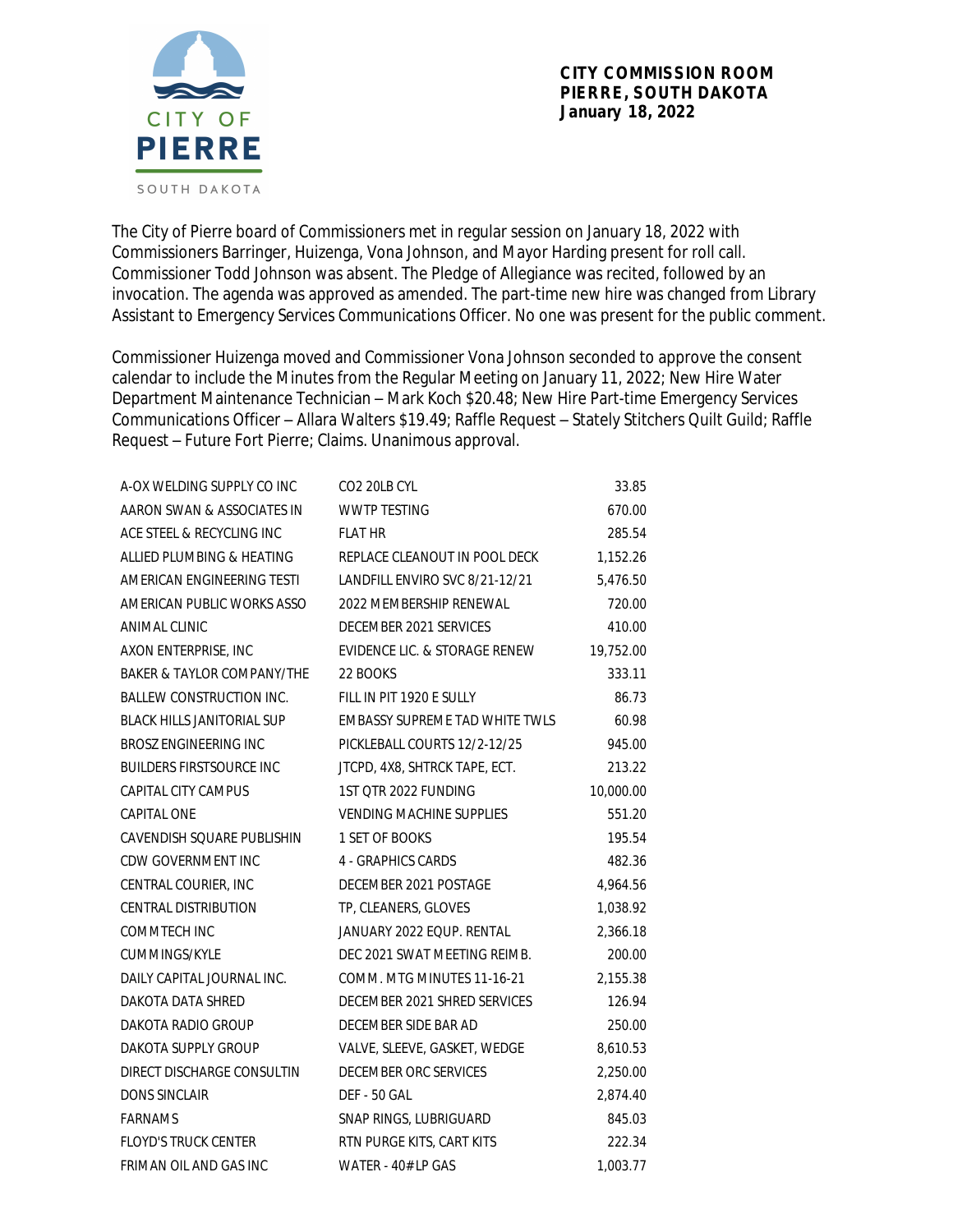| <b>FRONTIER PRECISION INC</b>        | TRAINING REG ANDREW-PAUL-DEREK | 150.00       |
|--------------------------------------|--------------------------------|--------------|
| GALLS, LLC                           | MEN'S BASE CREW                | 1,213.14     |
| <b>GENERAL STEEL &amp; SUPPLY CO</b> | 3-7/16 PB NE, RUBBER BUSHING   | 932.67       |
| <b>GOLDEN WEST TECHNOLOGIES</b>      | JANUARY 2022 BACKUP/MONITOR    | 5,795.00     |
| GRAHAM TIRE COMPANY INC              | OIL CHANGE, FILTERS 2015 K2500 | 129.24       |
| <b>GREENFLY NETWORKS, INC</b>        | DECEMBER INBOUND OVERAGE       | 29.17        |
| GROSSENBURG IMPLEMENT INC            | <b>FUEL TREATMENT</b>          | 95.64        |
| HOFFMAN CONSTRUCTION                 | SIDEWALK ON RIVER ROAD         | 140.30       |
| INGRAM PEST SERVICE INC              | AOUATIC - SPIDER CONTROL       | 469.05       |
| INLAND TRUCK PARTS COMPANY           | SOLENOID CARTRIDGE             | 143.69       |
| JT DOYLE INC                         | DECEMBER 2021 GOLF RECONCILE   | 1,488.17     |
| KGFX, INC.                           | DECEMBER COMMERCIALS           | 150.00       |
| KIMBALL MIDWEST                      | 16-14 FAST HS BUTT CO          | 117.39       |
| KJBI-FM                              | DECEMBER COMMERCIALS           | 300.00       |
| KOLY-FM                              | DECEMBER COMMERICALS           | 266.00       |
| <b>KPLO</b>                          | DECEMBER COMMERCIALS           | 498.00       |
| LD ACQUISITION COMPANY 16            | JANUARY 2022 TOWER RENT        | 369.39       |
| MEFFERD, ANNA                        | FIRE STATION 1-4 CLEANING DEC  | 240.00       |
| MENARDS, INC                         | SCREWDRIVERS, EXTENSION CORDS  | 52.92        |
| MENTELE, ANDREW                      | REIMB FOR 2022 GEOSPATIAL CONF | 40.00        |
| MERSINO DEWATERING, INC.             | GRIFFIN POOL DEWATER 12/8-1/4  | 4,320.00     |
| MIDCONTINENT COMMUNICATION           | REPAIR WORK TO DAMAGED LINE    | 2,826.47     |
| <b>MIDWEST TURF &amp; IRRIGATION</b> | SCREW-HHF, SPACER-HOC          | 37.73        |
| MONTANA-DAKOTA UTILITIES C           | 3431 AIRPORT RD 10/21-11/17    | 7,737.19     |
| MORRIS INC.                          | STREET PAVING 2021 #10-FINAL   | 43,823.78    |
| NORTHWEST PIPE FITTINGS              | COLD WEATHER CEMENT            | 35.06        |
| OPENGOV INC                          | 2022 SUPPORT                   | 28,700.00    |
| <b>OVERDRIVE INC</b>                 | 10 - DIGITAL MATERIAL E BOOKS  | 177.11       |
| PIERRE-FT PIERRE HUMANE SO           | 2022 FUNDING                   | 8,000.00     |
| PKG CONTRACTING INC                  | WTP APP #16 12/7/21-1/5/22     | 1,112,943.71 |
| <b>POWER PLAN</b>                    | 2 - FEMALE BLA                 | 1,800.00     |
| RIVERFRONT BROADCASTING LL           | JANUARY 2022 TOWER AGMT        | 10.00        |
| ROBINS WATER CONDITIONING            | MTN COLD RENT JANUARY 2022     | 140.20       |
| ROI ENERGY INVESTMENTS               | MRES BRIGHT ENERGY SVC REBATE  | 1,840.00     |
| RURAL ELECTRIC SUPPLY COOP           | 50 - ROD GROUND COPPER 13 MIL  | 659.00       |
| S ELLWEIN INC DBA INMAN'S            | <b>WWTP - RO RENT DECEMBER</b> | 373.20       |
| S&K CLEANING, LLC                    | WATER - CLEANING 12/4-12/26    | 2,200.91     |
| SD DEPT OF CORRECTIONS               | DECEMBER 2021 SOLEM BLDG SVC   | 1,073.50     |
| SD MUNICIPAL LEAGUE INC.             | 2022 RIB DINNER REGISTRATION   | 210.00       |
| SERVALL UNIFORM & LINEN              | <b>CITY HALL - MATS</b>        | 45.16        |
| SERVICE EXPERTS                      | 8 - CORAYVACK FILTERS          | 391.20       |
| <b>SHARE CORPORATION</b>             | FOAMING SEWER CLEAN/DEGREASER  | 295.56       |
| SMALL ENGINE HOUSE                   | REPAIRS TO CHAIN               | 247.12       |
| SOUTH DAKOTA MISSOURI RIVE           | 2022 MEMBERSHIP DUES           | 175.00       |
| STAPLES ADVANTAGE                    | WIRE HOOKS, HAND SOAP, PENS    | 107.46       |
| STATE OF SD - PMB 0112               | DECEMBER 2021 TELEPHONE SVC    | 115.38       |